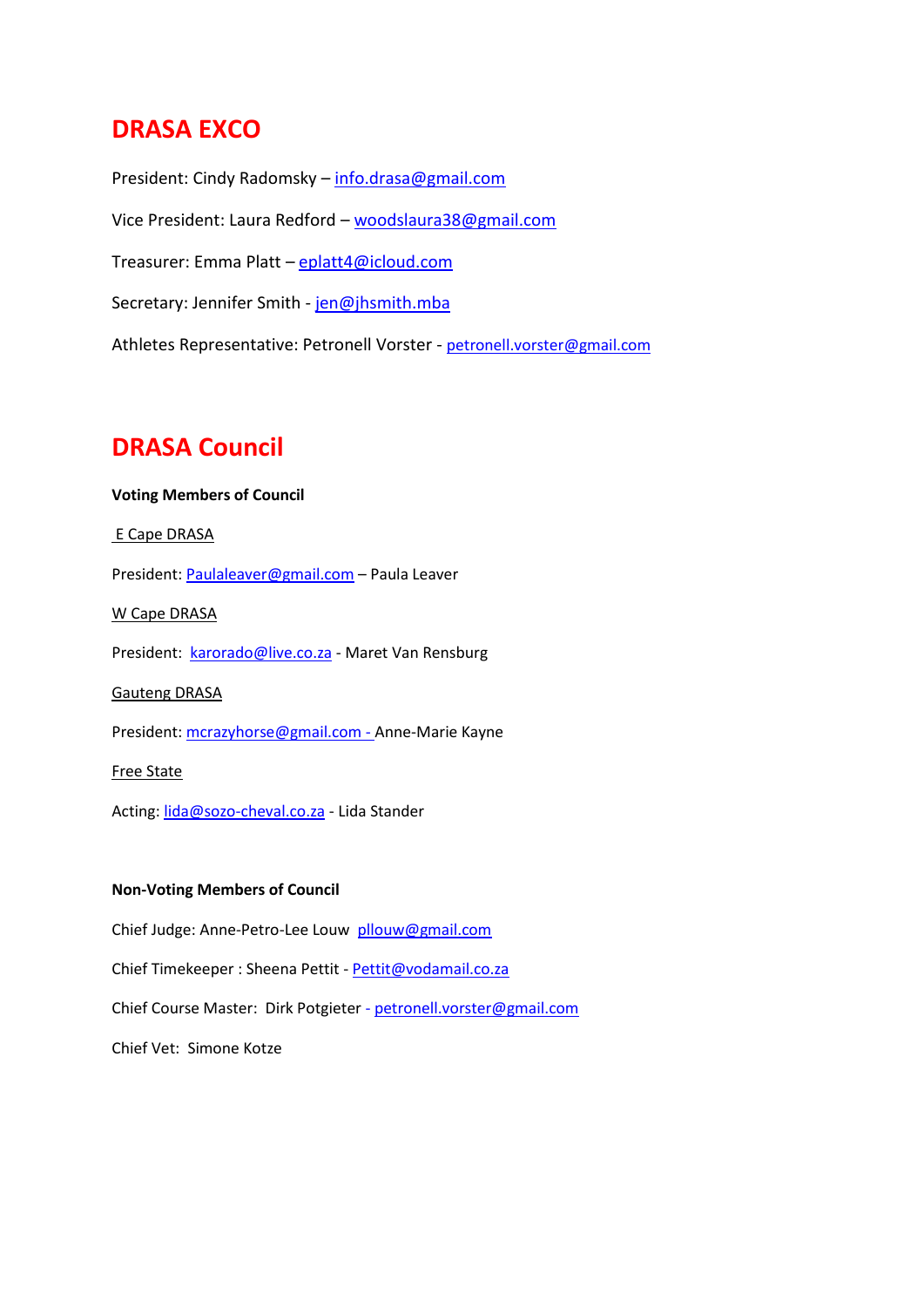### **DRASA Exco**

President – [info.drasa@gmail.com](mailto:info.drasa@gmail.com)

Vice President - [woodslaura38@gmail.com](mailto:woodslaura38@gmail.com)

Treasurer - eplatt4@icloud.com

Secretary – dboeyens@gmail.com

Athletes Rep - [petronell.vorster@gmail.com](mailto:petronell.vorster@gmail.com)

#### **Provincial Structure**

#### **E Cape Distance Riding Association (ECDRA)**

Paula Jane Leaver: President – [paulaleaver@gmail.com](mailto:paulaleaver@gmail.com) - 0826230146 Tess Strzelecki: Treasurer – [pupkis@sandalsguesthouse.co.za](mailto:pupkis@sandalsguesthouse.co.za) - 0823202319 Frances Grobbelaar: Athletes Representative [-frangrobbelaar@gmail.com](mailto:-frangrobbelaar@gmail.com) - 0827842948 Lyelle Watson: Marketing and Development - 0810241780 Samantha Wright: Provincial Representative [-sam.wright1307@gmail.com](mailto:-sam.wright1307@gmail.com) - 0824989550 Emma Platt: Vice President and Horse Welfare Office[r -eplatt4@icloud.com](mailto:-eplatt4@icloud.com) - 0825070662 Perliza de Bruin: Secretary [-perlizapretorius@gmail.com](mailto:-perlizapretorius@gmail.com) – 0794934424

### **Gauteng Competitive Trail Riding Association (GAUCTRA)**

Anne-Marie Kayne: President - [mcrazyhorse@gmail.com](mailto:mcrazyhorse@gmail.com) - 0824516333

Dirk Potgieter: Vice President - [dirkpot@live.co.za](mailto:dirkpot@live.co.za) – 0767163567

Ilse Aruajo: Treasurer - [petco@thepet.co.za](mailto:petco@thepet.co.za) – 0825513104

Secretary:

Athletes Rep: Anle Allison - [anle@vodamail.co.za](mailto:anle@vodamail.co.za) -0827749531

Head Veterinarian: Simone Kotze